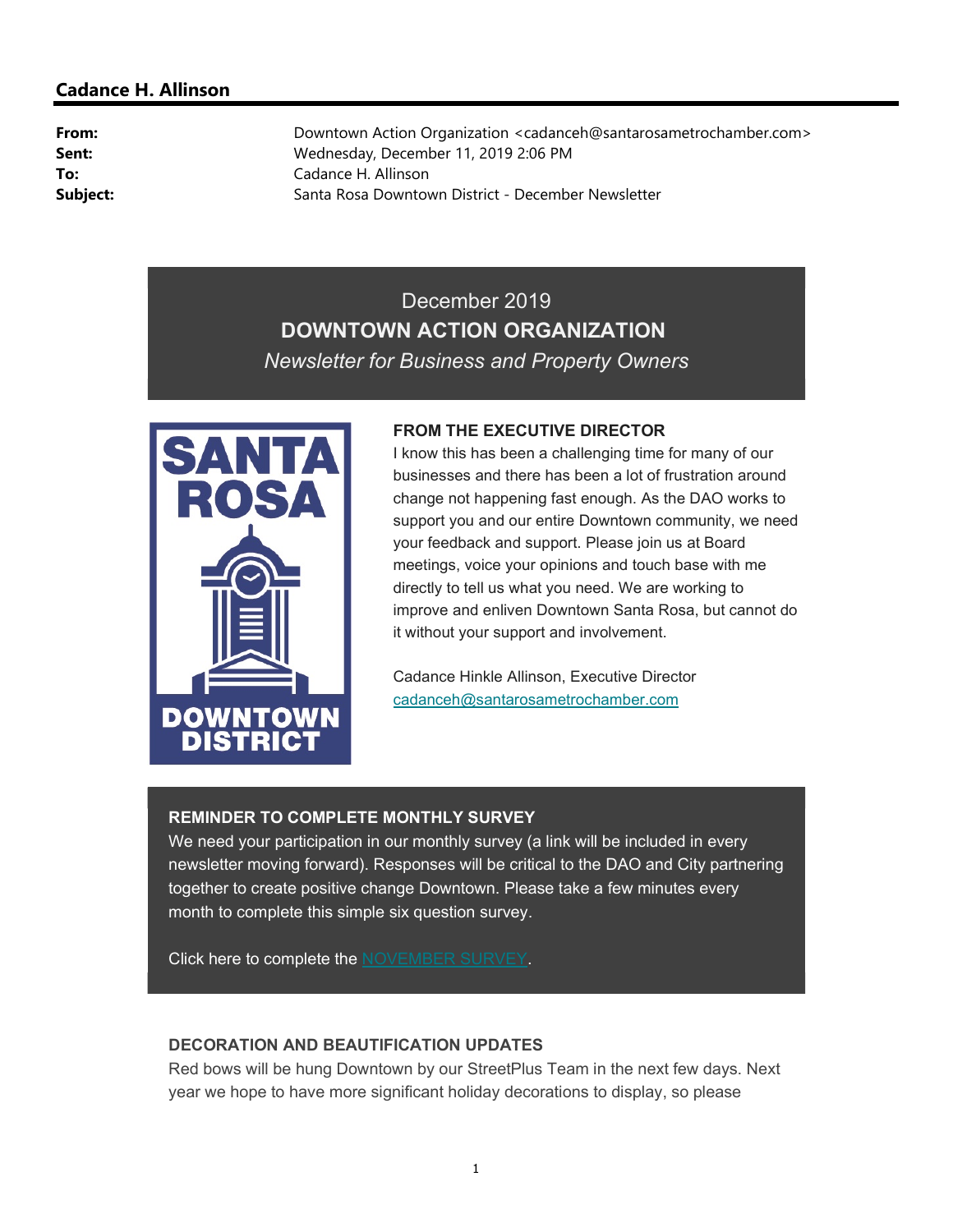share ideas for how you'd like to see Downtown decorated for the holidays in the future.

Plans are also underway for additional lighting and refurbishing of potted plants. If you have any input or ideas, please plan to attend our Board Meeting next week where these items will be discussed.

The new Crepe Myrtles are scheduled to be planted early next year. We're excited to get this project done and add a little more color and dimension to the Square!

## TAKE ADVANTAGE OF OUR SOCIAL MEDIA

The Downtown District has accounts on Facebook and Instagram that exist to help promote your business and connect you to our audiences. If your business uses social media, make sure to tag @downtownsantarosa and we will try to reshare the post in our stories. If you're interested in being featured as our Business of the Week, please let us know.

#### DOWNTOWN PARKING UPDATE

Metered parking is now operating from 9am-6pm. A huge thank you to everyone who helped make that happen!

PARKING IS FREE in all City Garages on weekends through the end of the year. If you don't have a poster or flyers announcing this, please let us know and we'll bring some to you.

## DOWNTOWN PARKING STATISTICS - MONTH OF NOVEMBER

These numbers reflect the number of cars utilizing parking during enforceable parking hours last month: Lot/Street Parking: 145,011

Garage without Permit: 37,774 Garage with permit: 26,066

## STREETPLUS STATISTICS - MONTH OF NOVEMBER

Hours Worked: 785 Pounds of Trash Collected: 1,694 Business Checks: 90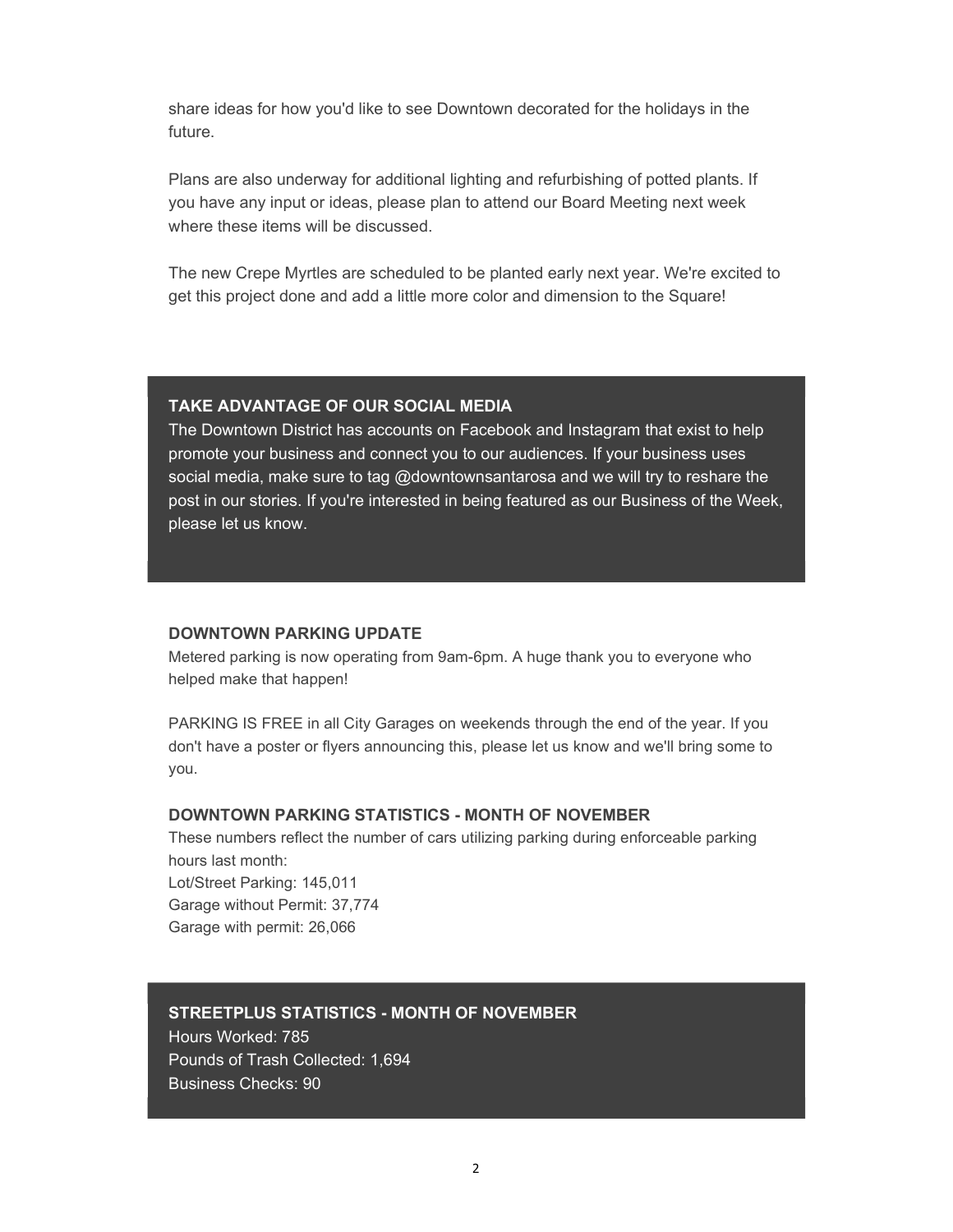Safety Escorts: 2 Quality of Life Responses: 130 Directions/Information Provided: 101 Graffiti Removal: 7 Hours Power Washing: 40

## STREETPLUS HOURS

Monday-Thursday: 6:30am-8pm Friday: 6:30am-10pm Saturday: 10am-8pm Sunday: closed

STAFF: Robert Townsend, Steve Elmore, Donell Curry, Danielle Muro & Juan **Hernandez** 

For any issues or to request assistance, call or text: 318-7777

#### CITY SALES TAX DATA - Q2 (April-June 2019)

City of Santa Rosa: \$2,266,641 Courthouse Square Area: \$234,579.27 Courthouse Square Retail: \$62,027.21 Courthouse Square Restaurant & Bars: \$118,169.05

#### UPCOMING MEETINGS

(held at Metro Chamber unless otherwise noted)

December 18, 9-10:30am: DAO Board Meeting January 8, noon: DAO Executive Committee January 15, noon: DAO Annual Meeting at City Council Chambers February 12, noon: DAO Executive Committee February 19, 9-10:30am: DAO Board Meeting

Agendas and minutes for all DAO meetings are now posted in the District News section of the Downtown Santa Rosa website (www.downtownsantarosa.org) 72 hours prior to each meeting.